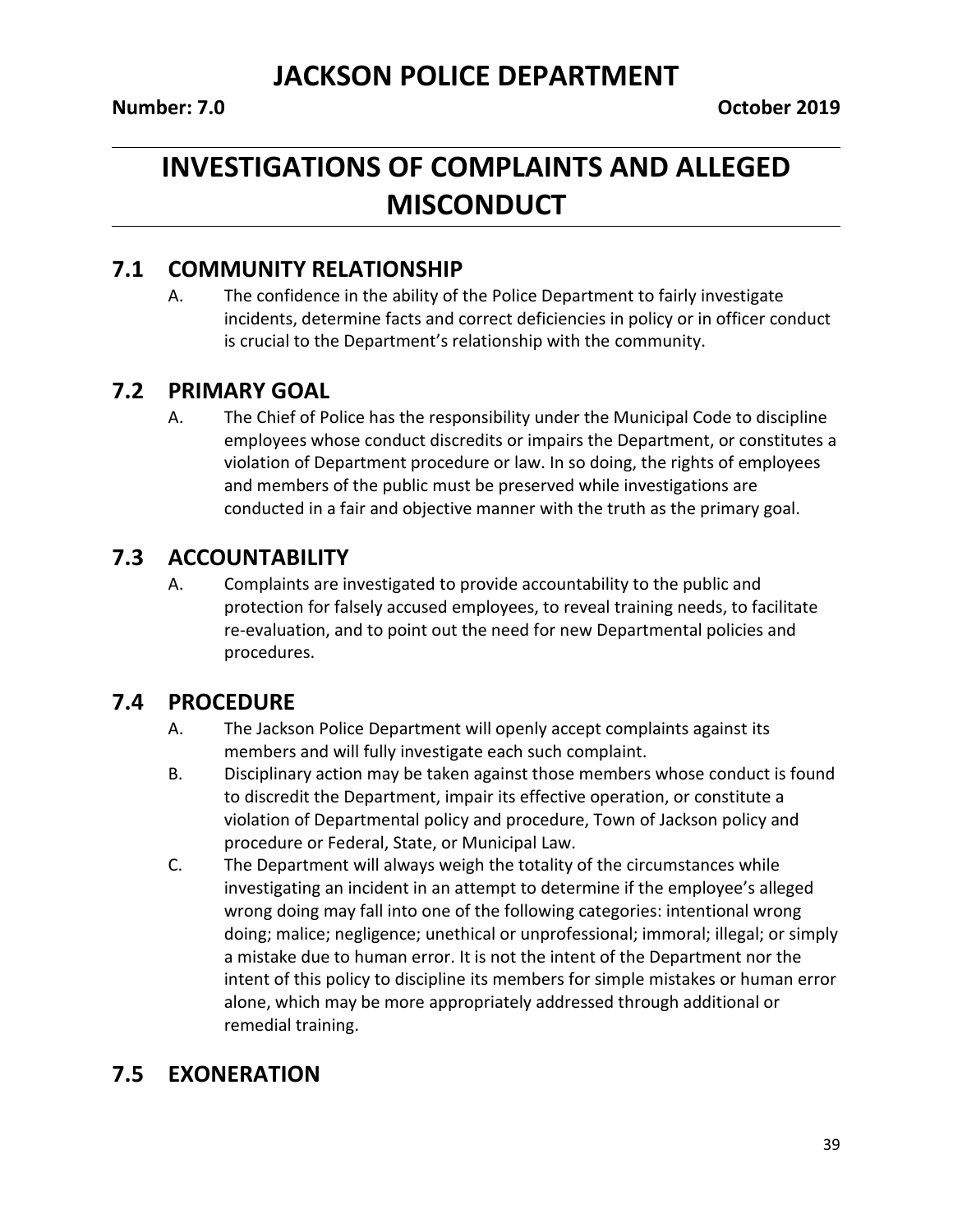## **INVESTIGATIONS OF COMPLAINTS AND ALLEGED MISCONDUCT**

A. Additionally, when an officer is exonerated from allegations of wrong doing, the Department shall have the obligation to explain facts and circumstances, which can be disclosed to assist the complainant in understanding proper police practices and to clear the good name of the officer accused of misconduct.

## **7.6 FILING A COMPLAINT**

- A. Any citizen who wishes to file a complaint concerning the conduct of a member of the Jackson Police Department shall be courteously and promptly informed of the manner in which this may be done.
	- 1. Generally, complainants will be referred to a Supervisor (Sergeant or Corporal) who will attempt to resolve complaints that fall within their scope of authority that are considered minor in nature, and can be resolved through mediation or redirection with the employee. However, any member of the Department, regardless of rank, may accept a complaint in the absence of a supervisor to provide better customer service to the complainant. No complainant shall be requested to lodge their complaint at a later time unless an emergency situation exists.
	- 2. Complaints may be received by telephone, letter, Email or in person. Members shall not attempt to dissuade any person from filing a formal complaint against any member of the Department.
	- 3. Complaints made by persons who wish to remain anonymous will be accepted but will be forwarded to the Operations Lieutenant or Chief of Police prior to the commencement of any active investigation into the matter to determine if adequate information was provided by the complainant to justify further investigation.
	- 4. In all cases, complainants will be encouraged to provide a written statement concerning the complaint, but it is not required to proceed with filing of a complaint.
	- 5. Complaints about officer conduct from persons not a party to a police action who have no direct involvement in the alleged incident will be accepted and investigated according to the merits of the complaint. In these cases, the identity of the complainant and witnesses, and the addresses and telephone numbers of each, will be requested. If requested, confidentiality of the complainant will be maintained to the extent consistent with the rights provided to the officer(s) who may be the subject of the complaint.
	- 6. Matters which experience and judgment dictate are minor in nature and capable of being resolved through employee counseling, training, or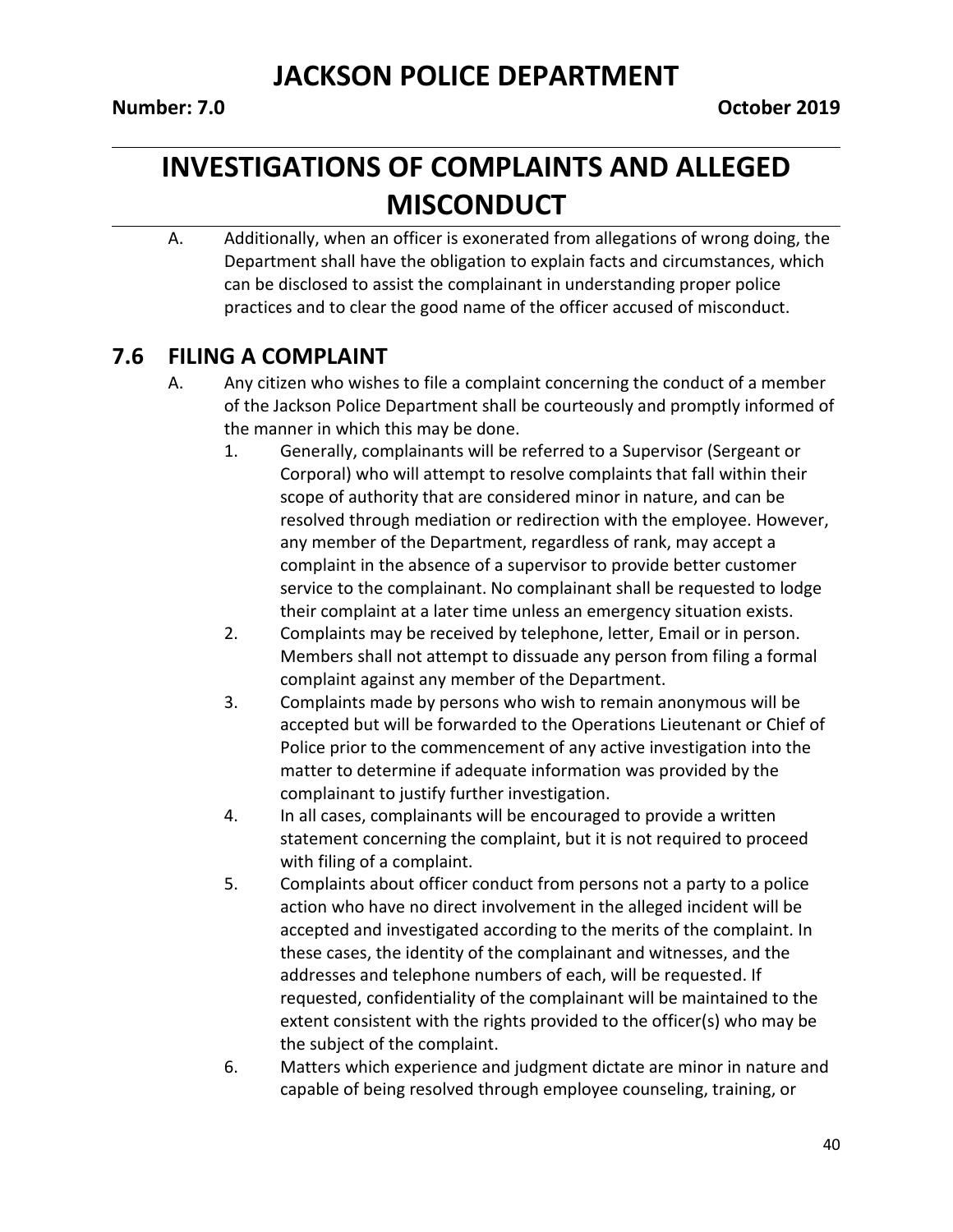## **INVESTIGATIONS OF COMPLAINTS AND ALLEGED MISCONDUCT**

redirection may be handled and documented at the supervisory level (Sergeant or Corporal) and are considered a "supervisory review" and do not require a more formal investigation.

### **7.7 FACT FINDING**

- A. Any employee receiving a complaint shall, without delay, forward the complaint to the member's immediate supervisor (Sergeant or Corporal) who may make preliminary inquiries into the allegation prior to the commencement of any formal investigation. This process is only for the purpose of asking pertinent questions concerning an incident in order to place sufficient facts before the Operations Lieutenant or the Chief of Police to permit a decision to be made on whether or not the opening of a more formal investigation is warranted. During this initial investigation, the Sergeant or Corporal shall determine if the complaint appears to merely warrant a "*supervisory review*" or if it rises to the level of a more formal investigation (*Administrative Review or Internal Affairs Investigation).*
- B. For those allegations which appear to rise to the level of requiring a more formal investigation (*Administrative Review or Internal Affairs Investigation)*, the complainant shall be requested by the supervisor to complete and sign a Witness Statement Report Form but shall not be mandated to do so. The supervisor will assist in the completion of the form if required and will ensure that relevant facts are included in the statement. When appropriate, a supervisor may write a statement based on an interview with the complainant and add it as an addendum to the Witness Statement Report Form. Should the complainant decline to complete and sign the statement, the Supervisor shall note that fact and shall complete a report detailing the information given by the complainant in Memorandum Form that shall include a recommendation from the Supervisor that the complainant move forward for consideration for a more formal investigation (Administrative Review or Internal Affairs Investigation). The results of the fact-finding process should be forwarded to the Operations Lieutenant along with the Witness Statement Report Form or Supervisor's Memo, any crime reports associated with the incident, and any Supervisor reports generated on the incident.
- C. The Operations Lieutenant shall review all of the documents provided by the supervisor and determine if in fact the complaint justifies a more formal investigation or not. If the Lieutenant does not believe a more formal investigation is necessary, the Lieutenant shall return the complaint to the Sergeant or Corporal to be handled as a "Supervisor Review." However, if the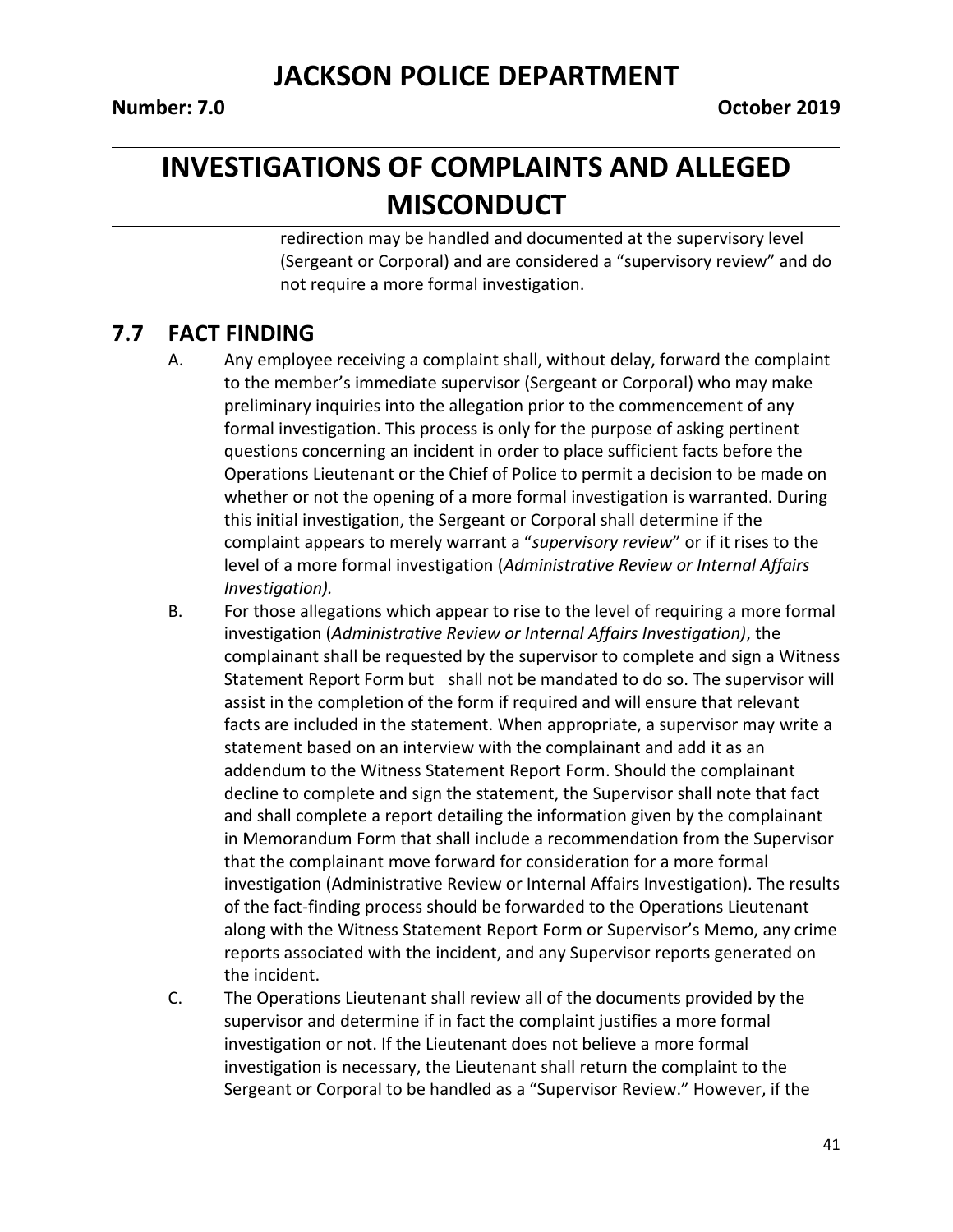42

## **JACKSON POLICE DEPARTMENT**

# **INVESTIGATIONS OF COMPLAINTS AND ALLEGED MISCONDUCT**

Lieutenant agrees that a more formal investigation is appropriate, he shall in Memorandum Form, send an advisement to the Chief of Police summarizing the incident with a more formal recommendation for a more formal investigation to occur (Administrative Review or Internal Affairs Review).

D. If the Chief of Police receives a recommendation from the Lieutenant suggesting a more formal investigation is required (Administrative Review or Internal Affairs Review), the Chief of Police shall review the documents and determine which type of investigation is most appropriate to conduct, an Administrative Review or Internal Affairs Review. If the Chief of Police believes the incident could result in suspension or termination, then the Chief of Police shall order that an Internal Affairs Investigation commence. Otherwise any lesser anticipated disciplinary action than suspension or termination shall warrant an Administrative Review to commence and shall be ordered by the Chief of Police

## **7.8 NON-NATIVE SPEAKER COMPLAINTS**

- A. Persons who do not speak English and who wish to lodge a complaint about an employee will be afforded the aid of an interpreter.
- B. If an interpreter is not immediately available, the supervisor may opt to delay the interview until an interpreter can be present to assist in the interview and to review any statement to assure its validity.
- C. All further contacts with the complainant in relation to the incident should be made with the assistance of an interpreter.

## **7.9 LOG DOCUMENTATION**

- A. Supervisors shall document the receipt of all citizen complaints in a log designated for such a purpose on the "I" drive under the Command Staff Folder.
- B. Informal or minor complaints addressed at the supervisory level shall also be included on the log along with the disposition of the complaint.
- C. The information in the log shall be used by the Chief of Police for evaluating the complaint process and as an early warning device.

## **7.10 COMPLAINTS INITIATED BY A MEMBER OF THE DEPARTMENT**

A. Any member of the Department who has reason to believe that another member has conducted themselves in a manner contrary to law, policy and procedure, the public interest, or to the effective operation of the Department, may discuss the matter with any supervisor within the Department and may submit an incident report in memorandum form and related materials as appropriate to that Supervisor.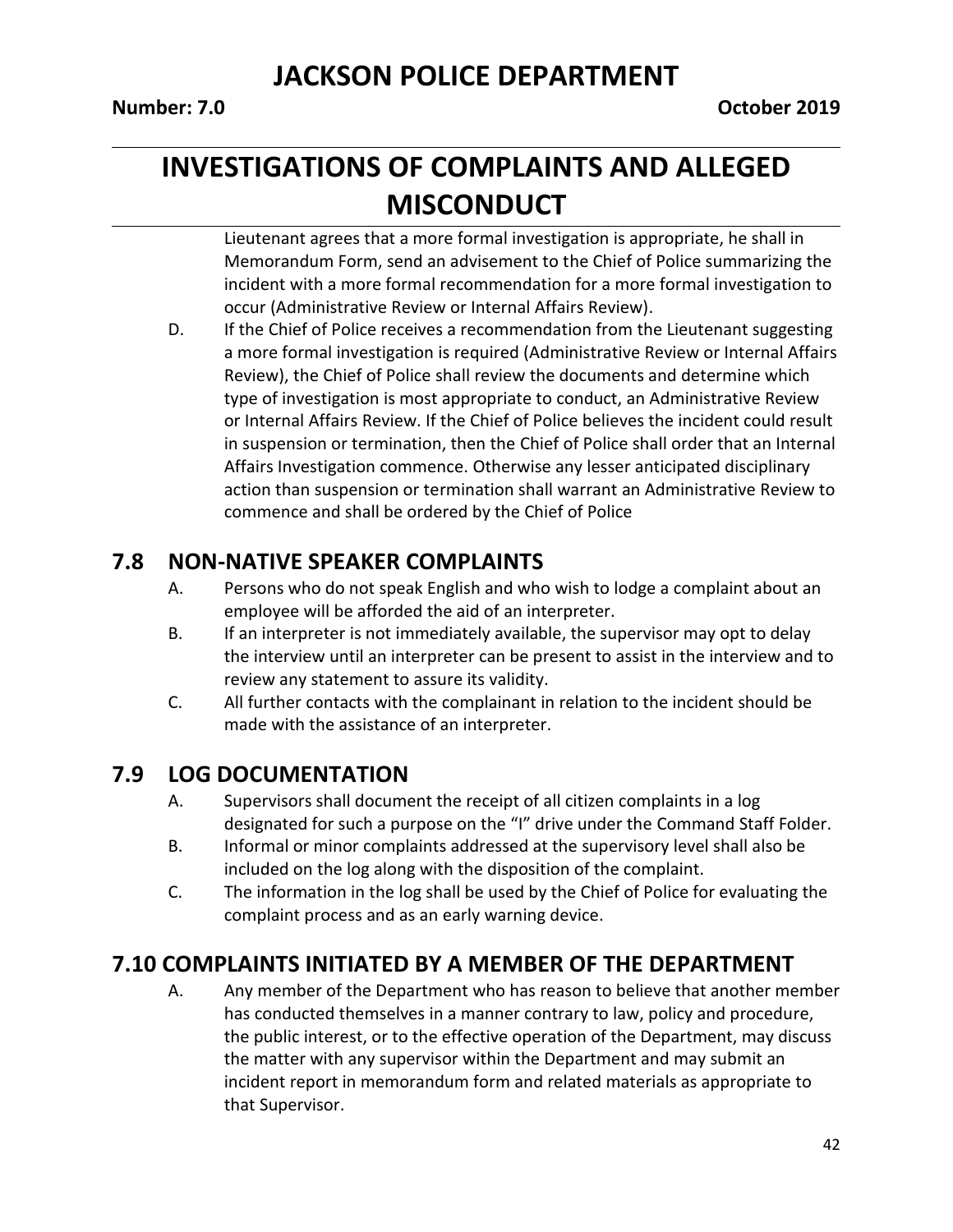# **INVESTIGATIONS OF COMPLAINTS AND ALLEGED MISCONDUCT**

B. The Supervisor receiving the complaint shall forward the complaint to the Operations Lieutenant for review, who in turn shall forward the complaint to the Chief of Police. Employees of the Department always have the opportunity to speak with the Human Resources Department regarding employment concerns.

## **7.11 PROCESSING COMPLAINTS**

- A. The Chief of Police will review all complaints forwarded to him by the Operations Lieutenant, to determine how the complaint will be processed. There are three possible formats for processing a complaint in the following order:
	- 1. Supervisor Review.
	- 2. Administrative Review.
	- 3. Internal Affairs Review.
	- 4. See definitions listed below.
- B Definitions:
	- 1. *Supervisor Review*: involves allegations of a very minor nature, but do not rise to the level of blatant policy violations or deviations from Department procedures. Most incidents of this type are typically due to a miscommunication between the officer and the complainant and would not lead to disciplinary action beyond oral counseling or an SSR.
	- 2. *Administrative Review*: involves allegations of minor policy or procedural infractions by members of the Department. *Administrative Reviews* focus on matters that supervisory experience and judgment indicate are subject to resolution at lower levels of discipline, correction, or retraining and are unlikely to lead to disciplinary action that could result in suspension or termination of an employee.
	- 3. *Internal Affairs Review*: will be conducted when there are allegations of more serious misconduct or illegal acts. Internal investigations are to be conducted when the allegation, if sustained, is likely to result in disciplinary action that could lead to suspension or termination.
	- 4. All internal affairs investigations and any documentation pertaining thereto shall be treated as confidential and stored in a location separate from an employee's personnel file.

## **7.12 SUSPENSION OR REASSIGNMENT**

- A. At the discretion of the Chief of Police, members may be placed on suspension with pay or reassigned to administrative duties during the conduct of any internal affairs review.
- B. This action is solely administrative and does not constitute disciplinary action.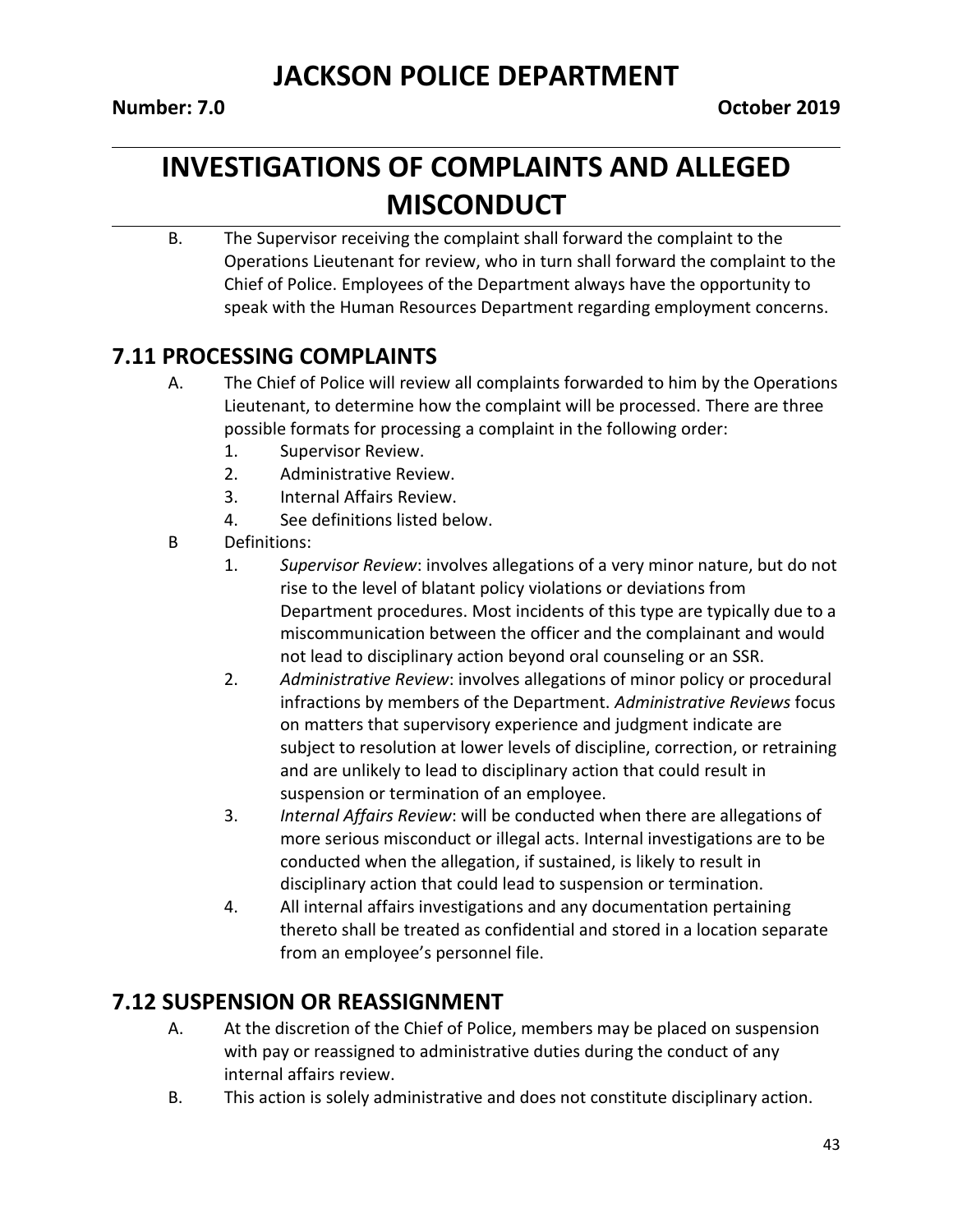# **INVESTIGATIONS OF COMPLAINTS AND ALLEGED MISCONDUCT**

#### **7.13 PROCEDURE FOR ADMINISTRATIVE REVIEW**

- A. Members assigned to conduct an Administrative Review shall analyze the complaint and make such inquiries as may be required. Upon completion, the Supervisor can either take non-disciplinary action to resolve the complaint or may make a recommendation to the Chief of Police for disciplinary action.
- B. If, during the course of an Administrative Review, an investigator develops a reasonable suspicion that the matter is more serious than originally determined or could lead to disciplinary action more stringent than counseling or an oral reprimand, the investigator shall cease the investigation and notify the Chief of Police. The Chief of Police may cause the investigation to continue, reclassify the matter to an Internal Affairs Investigation, or reassign the investigation to an assisting agency.

### **7.14 PROCEDURE FOR INTERNAL INVESTIGATION**

- A. At the point when an allegation is determined to merit an internal investigation, the Chief of Police shall cause the accused member to be notified in writing of the investigation and to be provided with a copy of the complaint, provided that the allegations are not criminal in nature and that such notification would not hinder the investigation.
- B. When the matter under investigation could result in disciplinary action against the accused member, the investigator shall advise said member of the following:
	- 1. The accused member may suggest witnesses and evidence which would tend to exculpate the accused member or mitigate the investigation.
	- 2. A tape recording will be made of the interview and a copy will be made available to the accused member.
	- 3. Failure to cooperate with the investigation may, in and of itself, result in disciplinary action.
- C. Department members will answer completely and truthfully all questions asked during an internal investigation and will cooperate fully in the internal investigation process. All interviews will be conducted under conditions conducive to obtaining an accurate account of the incident under investigation. Investigators will exercise due regard for the physical and emotional needs of the member being interviewed.
- D. No employee shall be deprived of any rights afforded by the Constitution of the United States, the laws of the State of Wyoming, or the Personnel Rules of the Town of Jackson.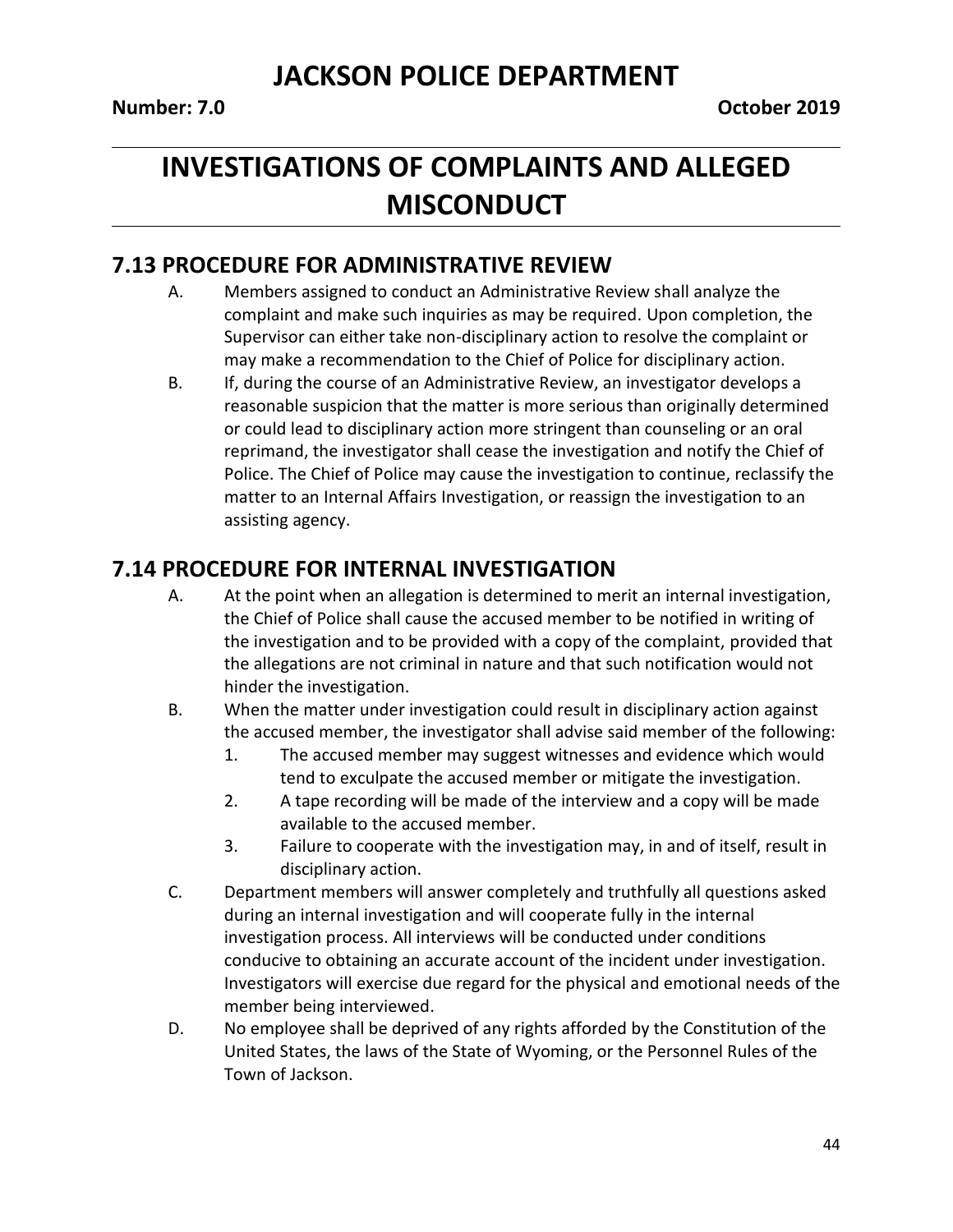# **INVESTIGATIONS OF COMPLAINTS AND ALLEGED MISCONDUCT**

### **7.15 ALLEGATIONS OF CRIMINAL ACTIVITY**

- A. Allegations of criminal activity against any member of the Department will be handled at the discretion of the Chief of Police. Internal investigations may be conducted concurrent to the criminal investigation or may be commenced upon the completion of any criminal investigation.
- B. The separate and distinct nature of criminal and internal investigations is intended to protect the officer's rights and to prevent the compromise of a criminal investigation by information or evidence developed during the course of an internal investigation for administrative purposes, during which the member must truthfully answer all questions and cooperate in the investigation at the risk of administrative discipline.

## **7.16 ADVISEMENT OF RIGHTS**

- A. If an incident or event contains possible criminal violations in addition to potential policy violations, the two investigations must be conducted separately. Information gleaned from a policy investigation cannot be shared with criminal investigators without a waiver from the employee. However, information gleaned in the criminal investigation can be shared with the policy investigators.
- B. For a criminal investigation, the case law pertaining to *Miranda* advisements apply and shall be followed when questioning the employee regarding the potential criminal violation.
- C. For a criminal matter also being investigated as a Departmental policy violation, prior to the questioning of any Department employee regarding the potential policy violation, the investigator will read into the record an advisement of the employee's *Garrity* rights. The *Garrity* decision affirmed the protection of an employee's Constitutional rights, and the advisement informs the employee that the failure to truthfully answer questions will expose the employee to separate disciplinary action.
- D. Refer to the *Garrity Advisement* in appendix.

## **7.17 INVESTIGATIVE REPORT**

- A. All information developed during an investigation is to be treated by the investigator with the strictest confidence. Upon completion of the investigation, the investigator shall submit a complete written report.
- B. The completed report will be submitted to the Operation's Lieutenant, who will then forward it to the Chief of Police with his/her recommendations.